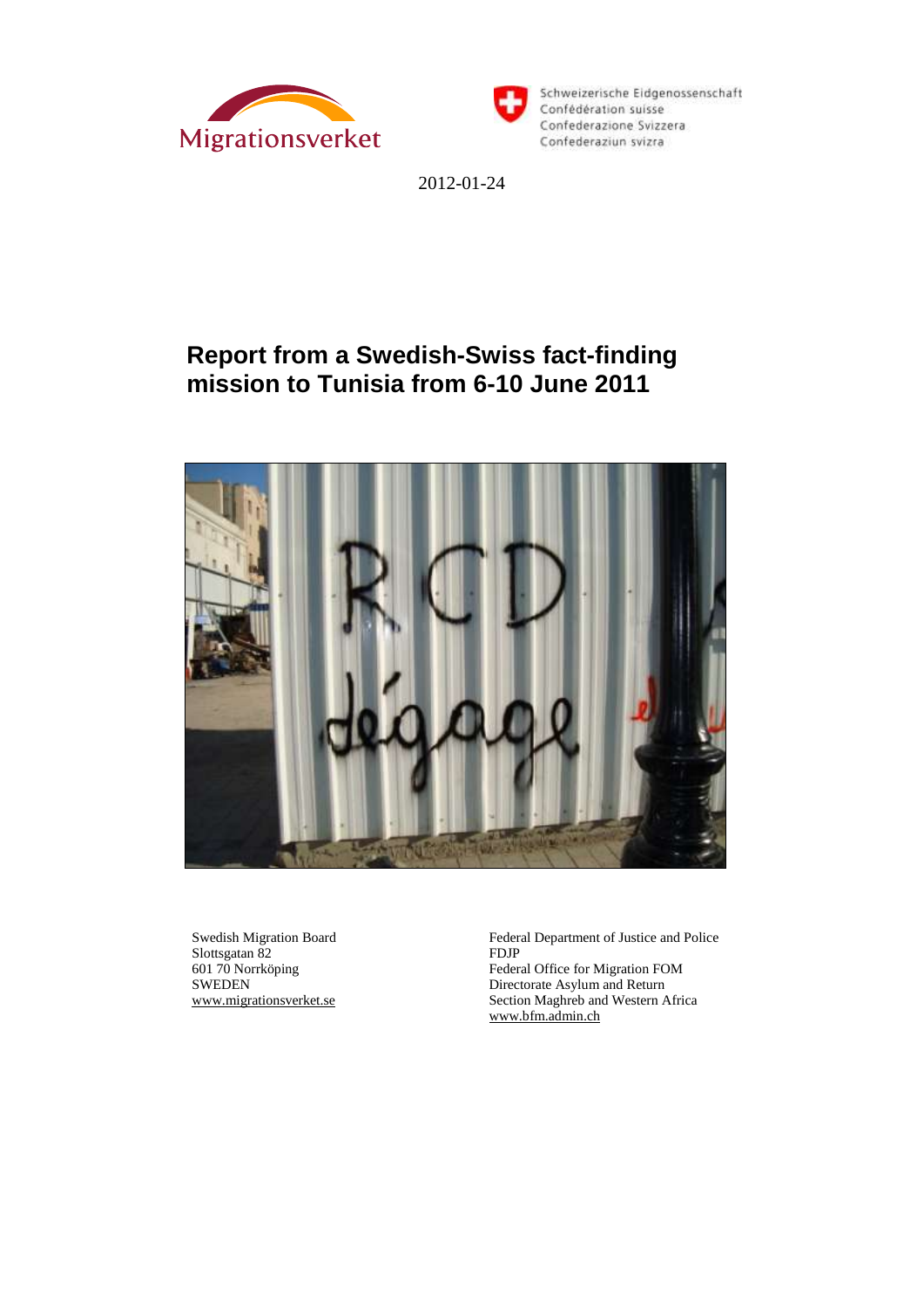# <span id="page-1-0"></span>**Contents**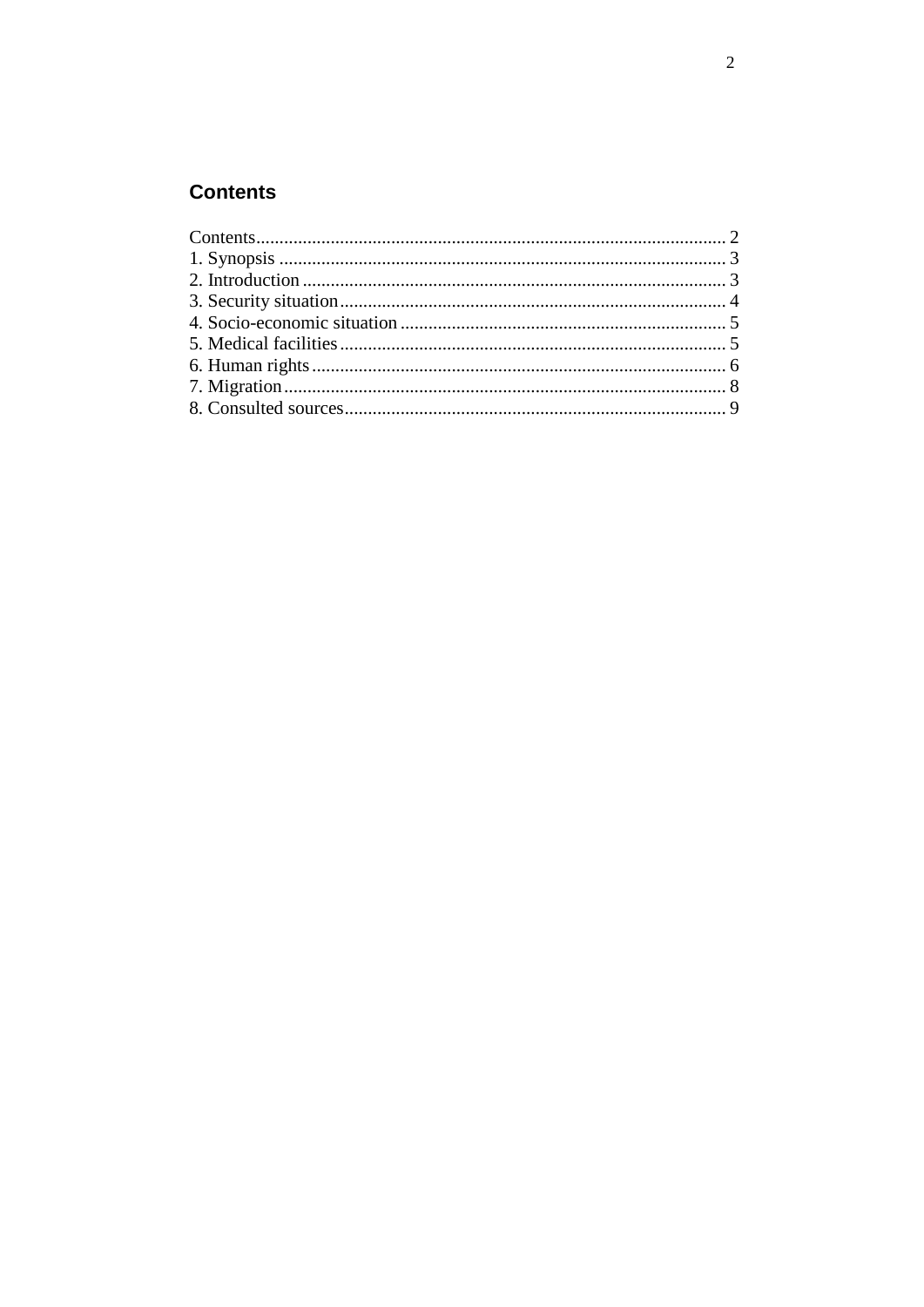## <span id="page-2-0"></span>**1. Synopsis**

Within a few weeks a dictatorship that had lasted decades in Tunisia was swept away by a wave of demonstrations following the self-immolation on 17 December 2010 of Mohamed Bouazizi, a young man without work or any future prospects. In the follow-up to this event a national protest movement developed, which ultimately led to the ousting of President Zine el Abidine Ben Ali on 14 January 2011.

Since then, the security situation has improved significantly. The interim government has begun a series of reforms. One area especially in need of reform is the state security apparatus. Anything associated with the old regime is tainted with negative images for most of the population. The government functions surprisingly well; whilst many senior-level cadre were replaced, the middle-level cadre was left mostly unchanged and is fully functional.<sup>1</sup>

According to information from various dialogue partners, the human rights situation has also improved considerably. Some observers are worried that the new-found confidence of political Islamist forces may have a negative impact on women's rights and tolerance towards homosexuality.

The secular liberal party 'Parti Démocrate Progressiste' (Progressive Democratic Party PDP) says it is important that both political and economic stability return quickly, since the longer the process takes, the more social tension will increase.<sup>2</sup>

It is obvious that democratic reforms will only be sustainable if Tunisia manages to improve the basic economic needs of its people and can guarantee social justice for everyone. The pressure to emigrate will continue as long as the economic problems persist.

#### <span id="page-2-1"></span>**2. Introduction**

From 6 to 22 June 2011, the Swedish Migration Board and Switzerland's Federal Office for Migration undertook a joint fact-finding mission to Tunisia, Algeria and Morocco. The delegation consulted sources in Tunisia from 6 to 10 June 2011.

The main purpose of the mission was to gather up-to-date information on political developments, the human rights' situation and the security situation, and assess the consequences thereof on migration. There was also a need for up-to-date information regarding certain potentially vulnerable groups.

The sources used are all reported, but to some extent have been kept anonymous in order to protect the informant. The report does not purport to be exhaustive and should not be accorded exclusive evidentiary value

 1 Interview with ICRC in Tunis on 8.6.2011

<sup>&</sup>lt;sup>2</sup> Interview with the PDP in Tunis on 10.6.2011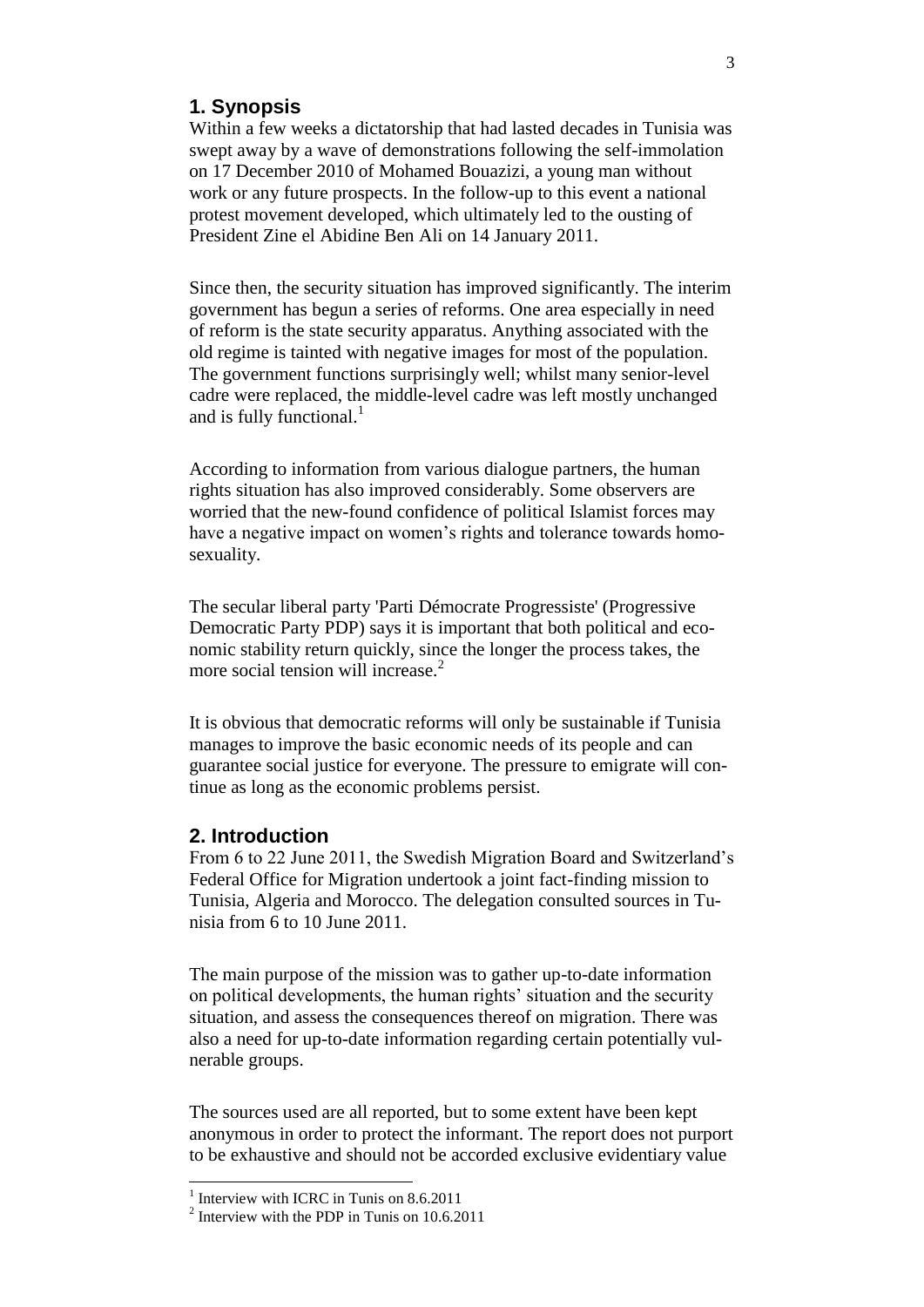when assessing individual cases. The information in this report does not necessarily reflect the official opinion of the Swedish Migration Board or the Swiss Federal Office for Migration on a particular issue, and there is no intention by the report to determine policy choices. The Swedish Migration Board and the Swiss Federal Office for Migration are jointly responsible for the report.

In Tunisia, the delegation consulted representatives of non-governmental organisations (NGOs), international organisations, an independent human rights organisation, political parties and diplomatic missions. A complete list of dialogue partners is included at the end of this report. The interviews were conducted in Tunis.

The findings of the report reflect the situation in Tunisia in June 2011. The Embassy of Switzerland in Tunis assisted the delegation in terms of preparation, implementation and country of origin information.

#### <span id="page-3-0"></span>**3. Security situation**

All dialogue partners were of the opinion that the security situation has improved over the previous months. However, it would be incorrect to speak of a complete normalisation of the situation.

Our sources identified local unrest, strikes and the destruction of infrastructure by agitators from the old regime as areas of difficulty. In general, they also mentioned an increase in crime levels. Other problems mentioned included attempts of infiltrations by Algerian terrorists, and conflict in the interior of the country between rival groups to secure employment in the mining of raw materials.<sup>3</sup>

The army is the force guaranteeing both domestic and external security; the country's strategically important infrastructure is being protected by the army, and there are many road blocks in the south. Due to its relatively small size and the armed conflict in Libya, the Tunisian army was said to be under pressure and could not be present everywhere it was needed $4$ 

The police was said to have fallen into disrepute due to its biased stance towards the old regime, but was still present and focussed on traffic duties. The population and interim government were suspicious of the police and this was why many police officers had not appeared for duty in the first few months after the change in government and had gone into hiding for fear of reprisals or prosecution (dozens of police cars had been set alight during the uprising). Under the old regime the police had been badly trained, but there are plans to employ 10,000 new police offices in the next two years. <sup>5</sup> Moreover, the interim government has be-

-

<sup>3</sup> Interview with the UNDP and FAO, Tunis 9.6.2011.

<sup>&</sup>lt;sup>4</sup> Interview with the ICRC, Tunis 8.6.2011 and the UNDP, Tunis 9.6.2011

<sup>&</sup>lt;sup>5</sup> Interview with the LTDH, Tunis 9.6.2011.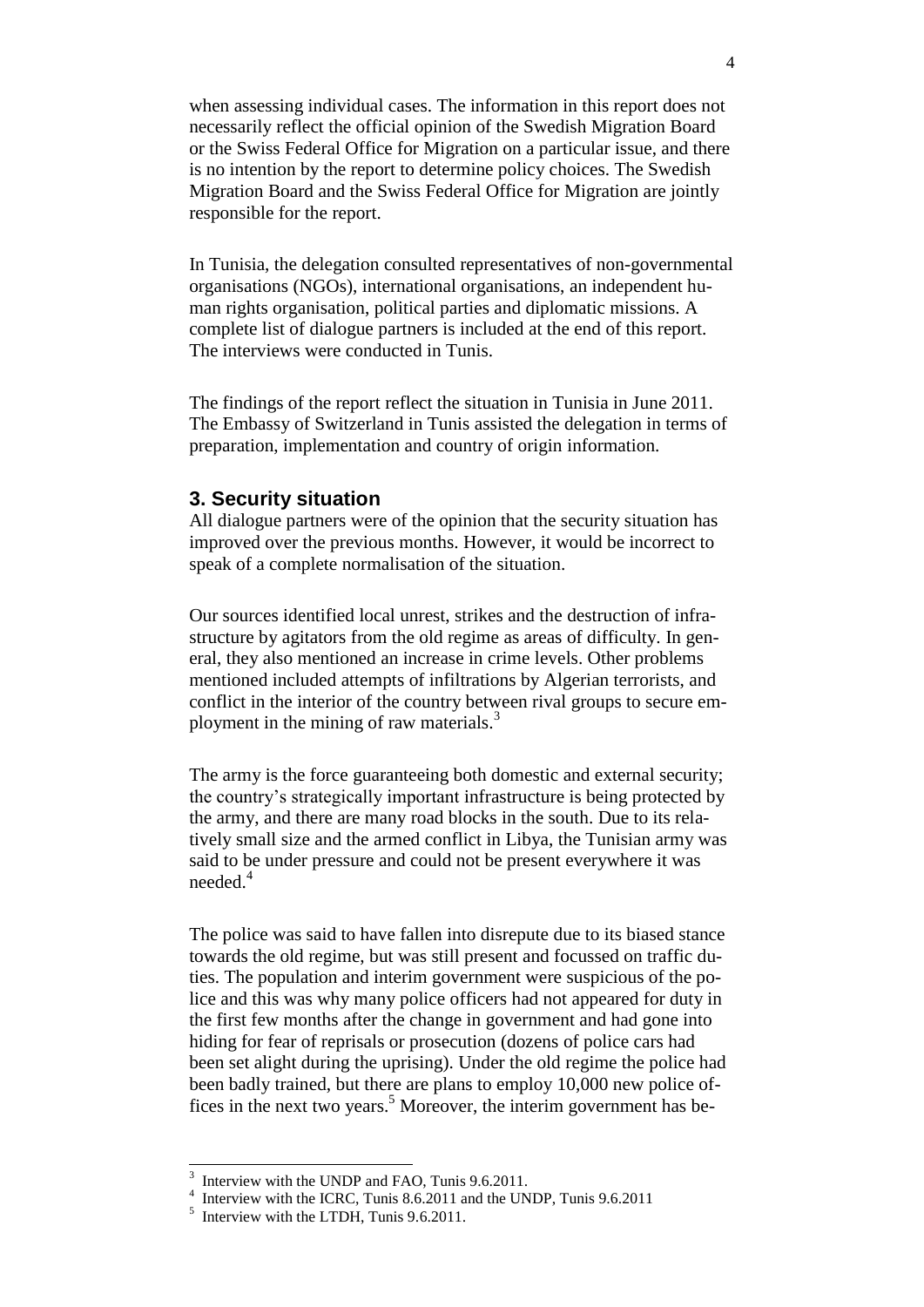gun reforming the security apparatus.<sup>6</sup> Contrary to previous estimates of 120,000 police officers, only 60,000 persons are on the government's payroll.<sup>7</sup>

During the coup around 11,000 people were said to have escaped from penal institutions: various prisons had been burned down.<sup>8</sup> Only 10-15 % of those who fled had been caught and put back behind bars.<sup>9</sup>

#### <span id="page-4-0"></span>**4. Socio-economic situation**

The human rights organisation 'Ligue Tunisienne pour la défense de droits de l'homme' (LTDH) explained that, following the coup, Tunisia's problem was of an economic rather than of a political nature.<sup>10</sup> The population wants to reap the benefits of the revolution as quickly as possible but the economic situation in the country has deteriorated further due to the political upheaval and the armed conflict in Libya. Thus, foreign investments have declined dramatically, and the tourist industry, which generated income for a million households, has collapsed.<sup>11</sup> Usually, about 6 million tourists visited Tunisia annually, including 1.5 million Libyans and 1.5 million Algerians.<sup>12</sup> The social-democratic party 'Forum Démocratique pour le Travail et les Libertés'" (FDTL) estimated the loss to Tunisia through the revolution and the events in Libya at USD 5 billion (USD 1 billion in damage to property and infrastructure caused by the unrest, USD 2 billion in missing tourist income, USD 2 billion due to the Libyan crisis). It said the rural areas in particular had a high level of unemployment, especially among young people and wellqualified people.<sup>13</sup> The poverty line under the old regime was officially put at 3.7%, which did not have much to do with reality. The figure had since been adjusted to  $25\%$ .<sup>14</sup> According to the United Nations Development Programme (UNDP), 150,000-200,000 qualified graduates are unemployed. $15$ 

#### <span id="page-4-1"></span>**5. Medical facilities**

The World Health Organization (WHO) said it had been in Tunisia since 2004. Before the revolution its involvement had been fairly limited. Tunisia has the best health service in the region. Many Libyans and Algerians use to come to Tunisia for medical treatment.<sup>16</sup> But there are large regional differences in the country. The north is better developed than the south and interior of the country where infrastructure, supplies and personnel are lacking. WHO said the private medical sector in Tunisia was relatively well-developed and competed with the public health sector: qualified medical staff preferres to work in the private sector where

<sup>&</sup>lt;sup>6</sup> Interview with the UNDP, Tunis 9.6.2011.

<sup>7</sup> Interview with the ICRC, Tunis 8.6.2011

<sup>8</sup> Interview with the LTDH, Tunis 9.6.2011

<sup>&</sup>lt;sup>9</sup> Interview with the Embassy of Finland, Tunis 10.6.2011

<sup>&</sup>lt;sup>10</sup> Interview with the LTDH, Tunis 9.6.2011

 $11$  Interview with the UNDP, Tunis 9.6.2011

<sup>&</sup>lt;sup>12</sup> Interview with the European Commission, Tunis 7.6.2011.

 $13$  Interview with the UNDP, Tunis 9.6.2011.

<sup>&</sup>lt;sup>14</sup> Interview with the FAO, Tunis 9.6.2011

<sup>&</sup>lt;sup>15</sup> Interview with the UNDP, Tunis 9.6.2011

<sup>&</sup>lt;sup>16</sup> Interview with the European Commission, Tunis 7.6.2011.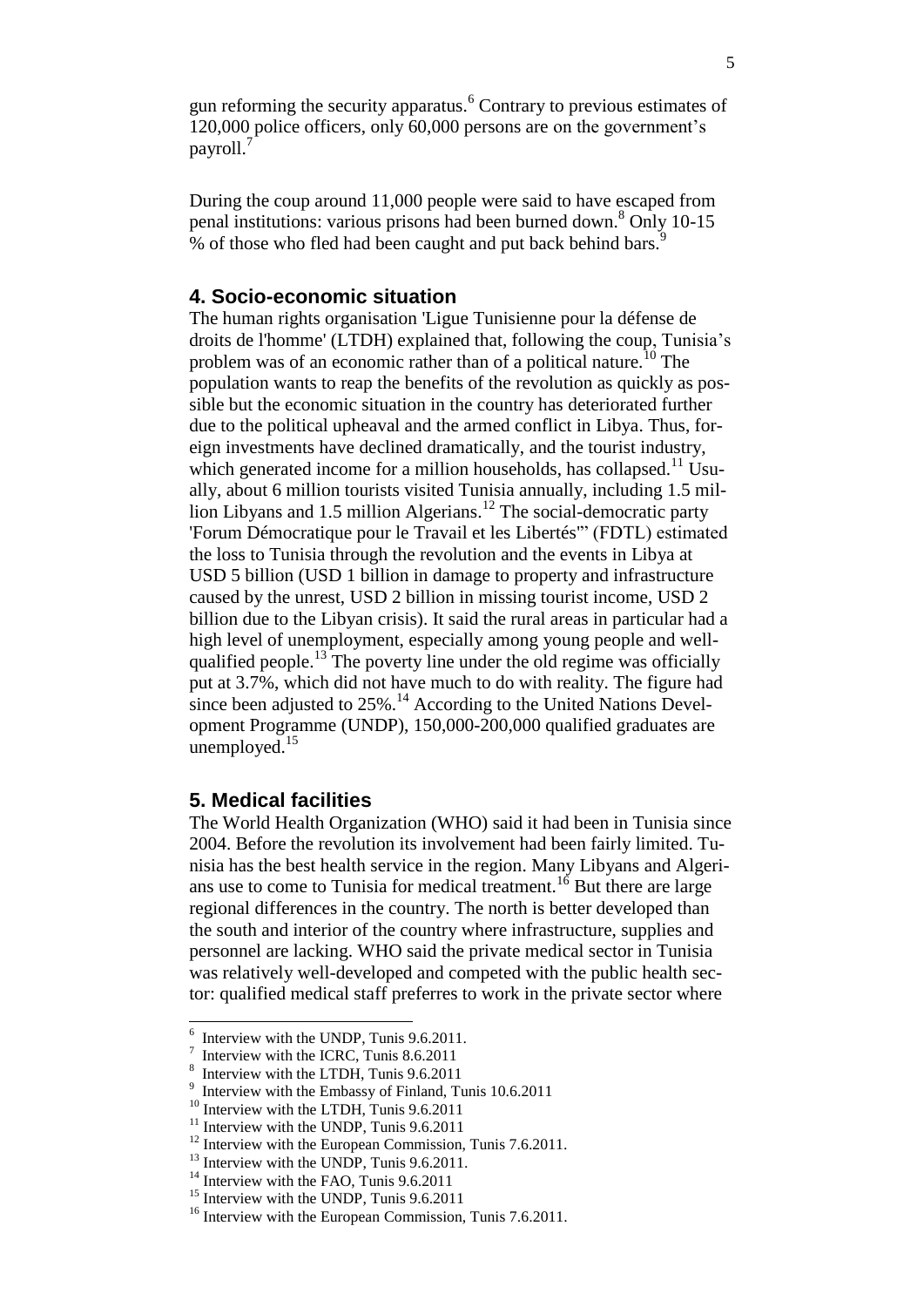salaries are higher. However, 30,000 trained medical staff are without work. Only 20% of the population can afford private treatment, and health insurance is only available to people who are permanently employed. Even then, a person might have to pay part of the treatment himself, depending on what type of health cover he has. Vaccinations and childbirth are free of charge, and there is also an HIV and TB programme free of charge. $17$ 

#### <span id="page-5-0"></span>**6. Human rights**

Before the revolution people had been very careful when they spoke about the government or the president: freedom of speech was subject to a certain amount of self-censorship. That has fundamentally changed after the ousting of Ben Ali. These days the population is very critical and also dares to speak out publicly.<sup>18</sup>

Since the revolution human rights organisations have been able to operate freely. The 'Ligue Tunisienne de Défense des Droits de l'Homme' (LTDH), which has been founded 34 years previously, currently has 26 sections scattered throughout the country, several of which are in Tunis $^{19}$ 

Our contacts told us that the judiciary was infiltrated by the old regime and many judicial officers and judges were not properly qualified. The process of democratisation alone will not change this unsatisfactory situation; it also requires suitable courses of instruction for officials and judges. The LTDH was also pressing for special judicial chambers to fight corruption. $20$ 

According to the LTDH, people who had been associated with Ben Ali and been charged were being held at the El Aouina military base in Tunis. However, this only applies to those who have had an influential or high-ranking position, or who supposedly have committed crimes.<sup>21</sup> Amongst those being held are 200 police officers who are being detained for misconduct.<sup>22</sup> According to the LTDH, ordinary followers of the regime, functionaries, police officers or other civil servants who have been on Ben Ali's payroll are not in danger of attack or being illegally detained on account of their work or position.<sup>23</sup> The Embassy of Finland also pointed out that simple partisans of the former government party  $(RCD)$  did not need to fear persecution or attack.<sup>24</sup> Amongst the approximately 11,000 people who during the turmoil regained their freedom from penal institutions were 700 political prisoners.<sup>25</sup>

-

<sup>&</sup>lt;sup>17</sup> Interview with the WHO, Tunis 8.6.2011

<sup>&</sup>lt;sup>18</sup> Interview with the UNHCR, Tunis 8.6.2011

<sup>&</sup>lt;sup>19</sup> Interview with the LTDH, Tunis 9.6.2011

 $20$  Interview with the LTDH, Tunis 9.6.2011

<sup>&</sup>lt;sup>21</sup> Interview with the LTDH, Tunis  $9.6.2011$ 

 $22$  Interview with the Association Tunisienne des Femmes Démocrates (ATFD), Tunis 8.6.2011

 $23$  Interview with the LTDH, Tunis 9.6.2011

<sup>&</sup>lt;sup>24</sup> Interview with the Embassy of Finland, Tunis  $10.6.2011$ 

 $25$  Interview with the ICRC, Tunis 9.6.2011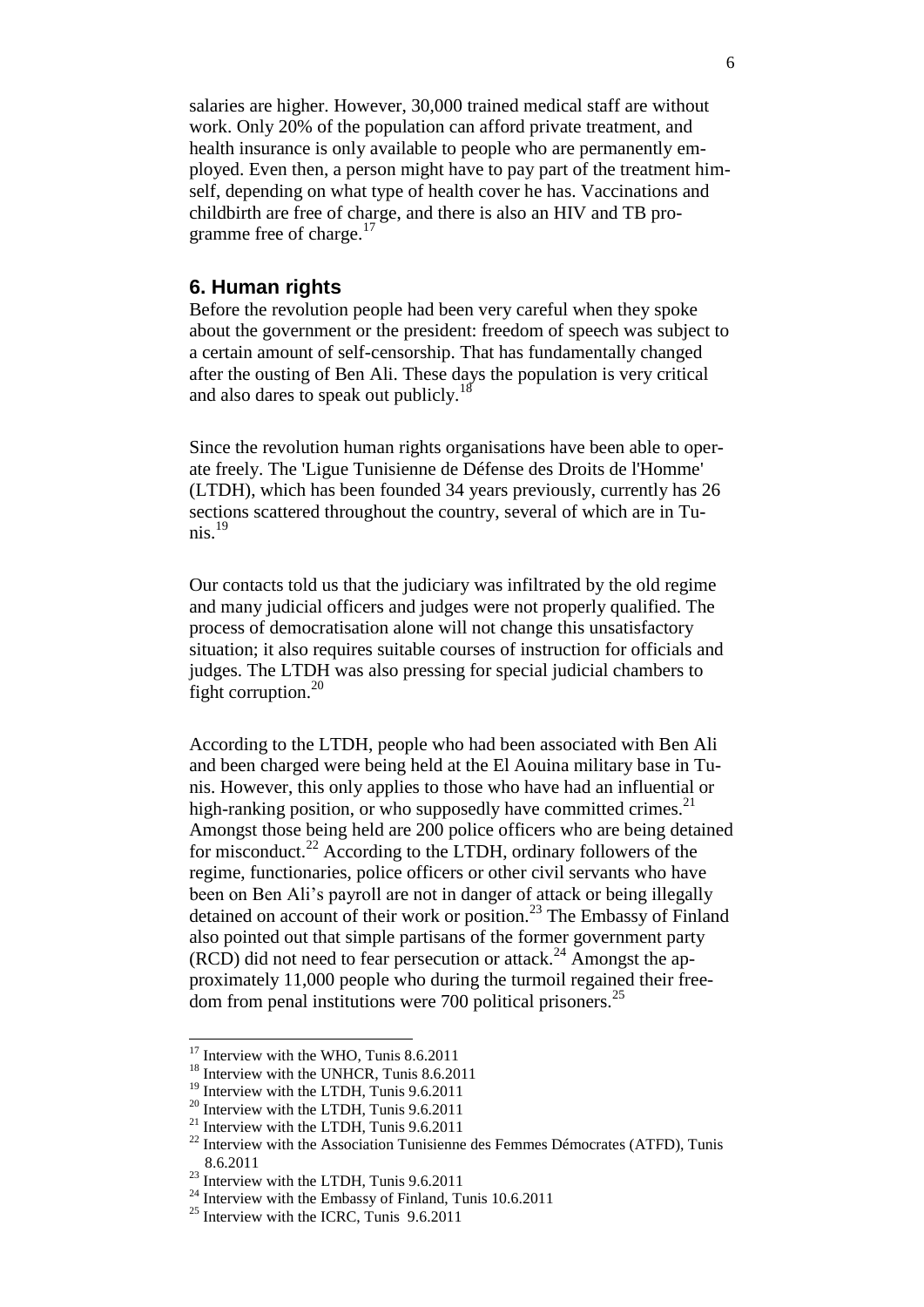The WHO said there was an increasing problem with drug consumption in Tunisia: one out of five prisoners was in prison for drug-related crime.<sup>26</sup> Taking drugs is greatly frowned upon in Tunisia.<sup>27</sup> Drug addicts are rigorously prosecuted and imprisoned. The penalty for taking drugs is one to five years' imprisonment, and ten to twenty years for drug trafficking. The legal provisions are contained in the "Loi  $N^{\circ}$ 92-52" of 18 May 1992.<sup>28</sup>

According to the 'Association Tunisienne des Femmes Démocrates' (ATFD) the new political leadership was lacking courage and legitimacy to continue supporting the cause of women's rights. Before the revolution, wearing the Islamic headscarf or veil had not necessarily just been a sign of respect for Islam, but also of protest against the Ben Ali regime. Nowadays, there is more pressure from society on Tunisian women to submit to Islamic dress code. The ATFD said it had founded its 'Centre d'Ecoute et d'Orientation des Femmes Victimes de Violences' (CEOFVV) in 1993. The Centre is not a shelter for battered wives but rather an advisory centre for women who are victims of violence. There is even a hotline for victims of domestic violence.<sup>29</sup> Our sources said there were no government shelters for women. $30$  However, women who were victims of domestic violence could report to the police and would be taken seriously.<sup>31</sup> Since long years polygamy is forbidden and equal pay for women is guaranteed by law.<sup>32</sup>

Neither the human rights organisation LTDH nor the women's rights organisation ATFD knew of the existence in Tunisia of so-called crimes of honour.<sup>33</sup> This was confirmed by the PDP. The Secretary General of the PDP said that single women who had to take care of disabled or sick relatives or children were particularly at a disadvantage.<sup>34</sup> Apart from poor single women without family ties, the Tunisian Red Crescent also mentioned that women who got pregnant out of wedlock were especially vulnerable because they ran the risk of being cast out by the families.<sup>35</sup>

Our sources said the attitude of the population towards homosexuality stretched from tolerance to strict condemnation, depending on social background: members of the Tunisian upper class can generally stand by their homosexuality relatively freely, whereas this is not the case for those from traditional backgrounds or rural areas. The latter potentially risks being cast out by their families or losing their job. Although it is possible to be verbally attacked<sup>36</sup>, when showing too explicit your sexual

-

 $26$  Interview with the WHO, Tunis 8.6.2011

 $27$  Information from the Embassy of Switzerland, Tunis 8.8.2011

<sup>28</sup> http://www.atds.org.tn/LoiStup92.pdf (10.8.2011)

<sup>&</sup>lt;sup>29</sup> Interview with the Embassy of Finland, Tunis  $10.6.2011$ 

<sup>&</sup>lt;sup>30</sup> Interview with the ATFD, Tunis 8.6.2011, Interview with the PDP, Tunis 10.6.2011

 $31$  Interview with the Tunisian Red Crescent, Tunis 10.6.2011

<sup>&</sup>lt;sup>32</sup> Interview with UNDP, Tunis 9.6.2011.

<sup>&</sup>lt;sup>33</sup> Interview with the ATFD, Tunis 8.6.2011, Interview with the LTDH, Tunis 9.6.2011

<sup>&</sup>lt;sup>34</sup> Interview with the PDP, Tunis 10.6.2011

<sup>&</sup>lt;sup>35</sup> Interview with the Tunisian Red Crescent, Tunis 10.6.2011

<sup>&</sup>lt;sup>36</sup> Interview with LTDH, Tunis 9.6.2011.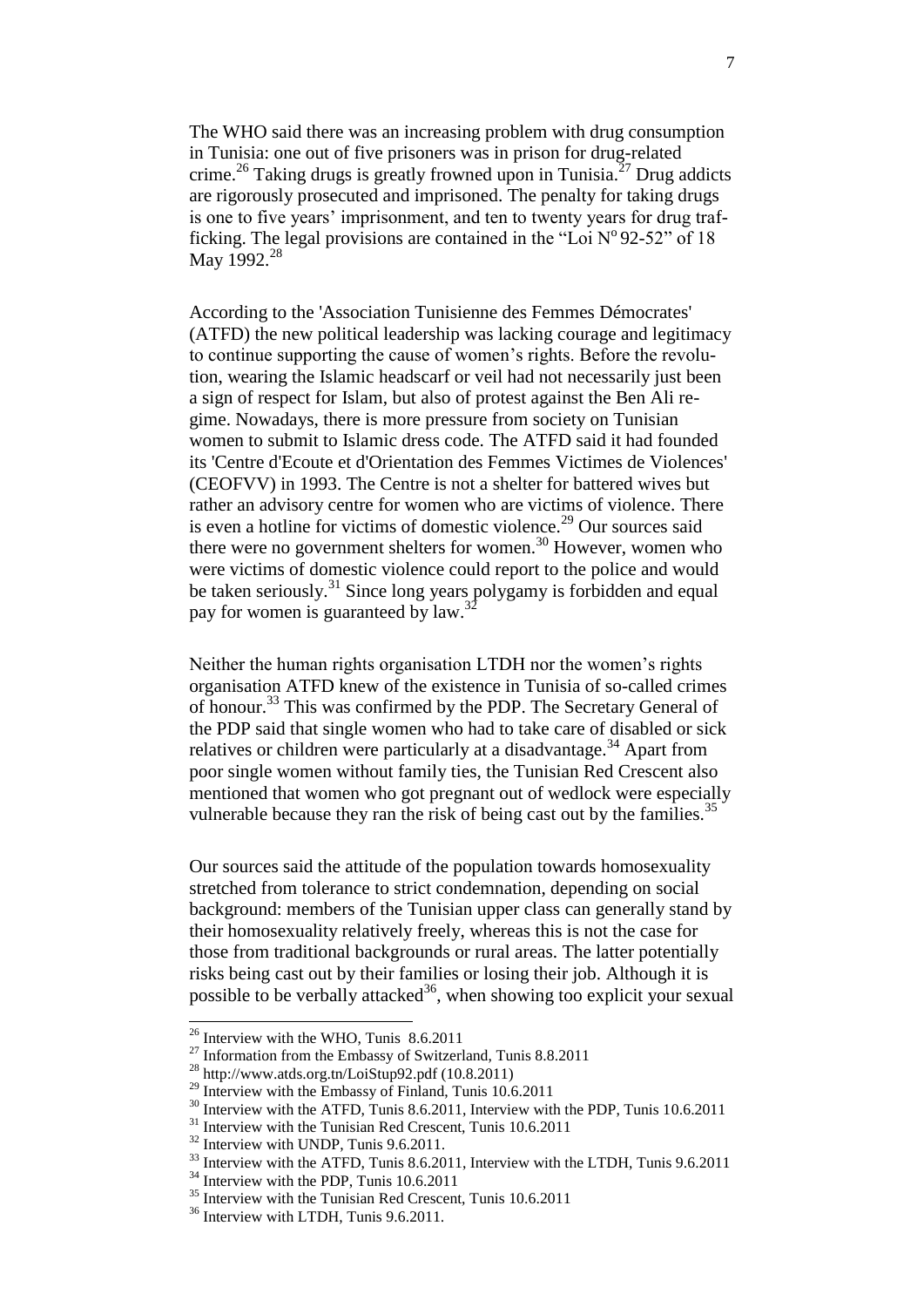orientation, there was no known case of anyone being physically attacked. $37$  Lesbians and gays will often seek the anonymity of Tunisia's larger towns. In addition, there are opportunities for establishing social contact with other homosexuals through closed social communities.<sup>38</sup> Generally, lesbians and gays do not have a problem as long as they do not exhibit their sexual orientation publicly.<sup>39</sup> Under the Tunisian penal code, homosexuality can be punished with up to three years' imprisonment.<sup>40</sup> Our sources said the police had been relatively tolerant towards lesbians and gays before the revolution. However, there had been isolated cases of people being arrested, typically if you get too intimate in parks or other public spaces or otherwise make yourself too conspicuous.<sup>41</sup> The Red Crescent said it had wanted to distribute condoms in prisons, but this had been refused by the authorities. $42$  Other observers said that the authorities were relatively open to dialogue on this topic. However, society's attitude towards this topic seems to be turning more critical.<sup>43</sup>

#### <span id="page-7-0"></span>**7. Migration**

<span id="page-7-1"></span>-

According to the Delegation of the European Commission, the ports and sea borders had hardly been guarded by the Tunisian authorities following the overthrow of the Ben Ali regime. Subsequently, a large wave of Tunisian migrants had left the country by sea, bound for Italy. On 5 April 2011, Tunisia had signed an agreement with Italy committing itself to take back all Tunisian citizens who had landed in Italy before the date of the agreement (but a maximum of 300 people per week). According to the European Commission, France had a generous voluntary return programme (single people receive EUR 2,000 and married couples EUR 3,000). Moreover, France had pledged EUR 46 million in development aid and micro-credits. The European Commission was supporting the return of third country nationals.<sup>44</sup>

The social-democratic 'Parti Démocrate Progressiste' (PDP) reported that human traffickers in Tunisia's coastal regions were trying to persuade people to emigrate illegally.<sup>45</sup> It was obvious to the Tunisian Red Crescent that the pressure to emigrate would continue as long as the economic problems persisted.<sup>46</sup>

 $37$  Interview with the WHO, Tunis 9.6.2011 and Interview with Red Crescent, Tunis 10.6.2011.

<sup>&</sup>lt;sup>38</sup> Interview with the Tunisian Red Crescent, Tunis 10.6.2011

<sup>&</sup>lt;sup>39</sup> Interview with the LTDH, Tunis 9.6.2011

<sup>40</sup> Homosexuality falls under Article 230 of the Tunisian Criminal Code: "La sodomie, si elle ne rentre dans aucun des cas prévus aux articles précédents, est punie de l'em prisonnement pendant trois ans." :

http://www.jurisitetunisie.com/tunisie/codes/cp/cp1200.htm (17.10.2011).

<sup>&</sup>lt;sup>41</sup> Interview with the WHO, Tunis 9.6.2011

<sup>42</sup> Interview with the Tunisian Red Crescent, Tunis 10.6.2011

<sup>&</sup>lt;sup>43</sup> Interview with the WHO, Tunis 9.6.2011

<sup>&</sup>lt;sup>44</sup> All information originates from the interview with the European Commission, Tunis 7.6.2011

<sup>&</sup>lt;sup>45</sup> Interview with the PDP, Tunis 10.6.2011

<sup>46</sup> Interview with the Tunisian Red Crescent, Tunis 10.6.2011